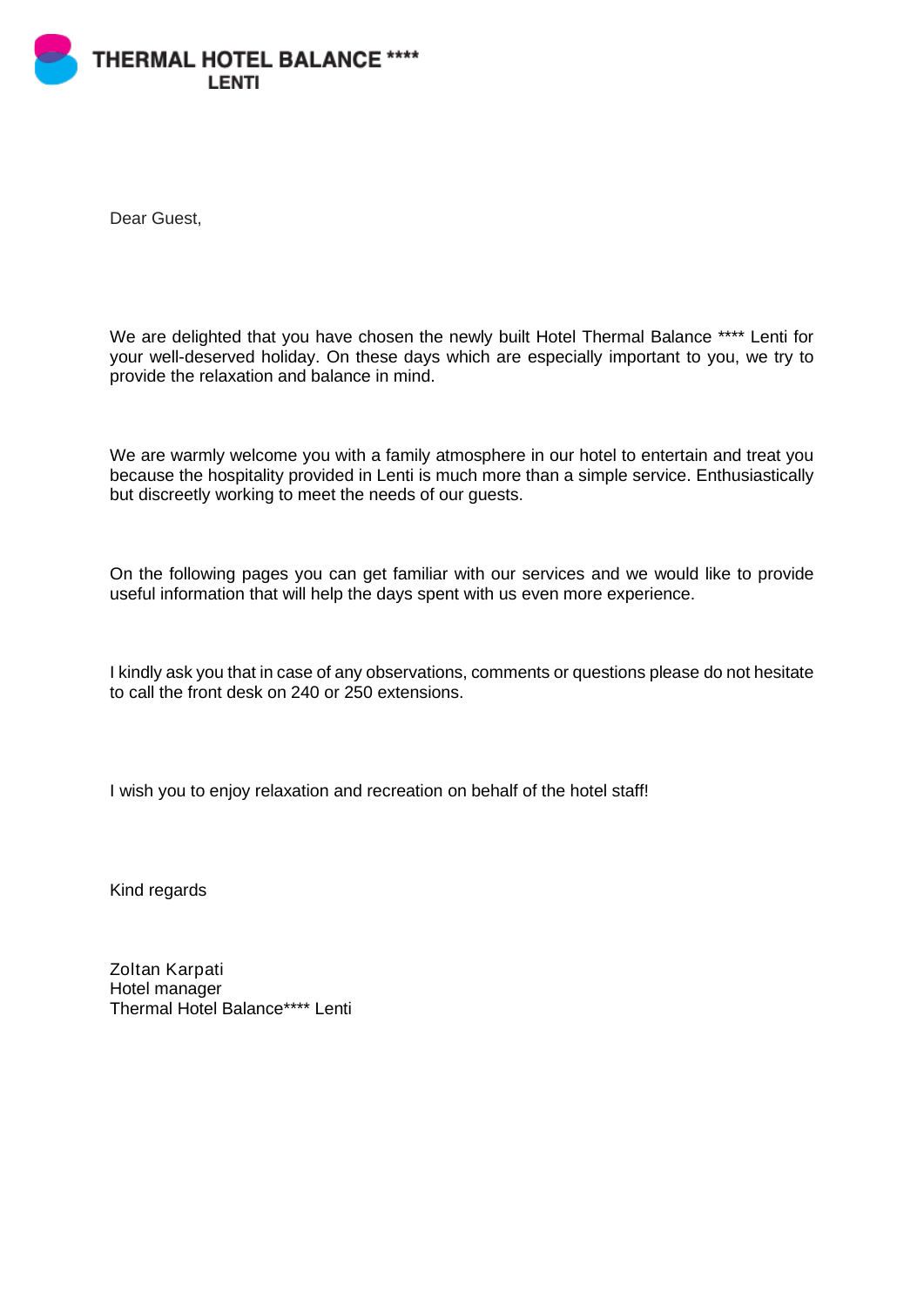THERMAL HOTEL BALANCE \*\*\*\*<br>LENTI

**Contents** 

| Phone numbers                      | 1  |
|------------------------------------|----|
| Hotel Information A to Z           | 2  |
| Hospitality                        | 9  |
| Venues                             | 10 |
| Wellness, fitness and spa services | 11 |
| Fire protection rules              | 12 |

Phone numbers

| <b>Thermal Hotel Balance</b>      | $+36(92)630590$ |
|-----------------------------------|-----------------|
| Reception                         | 240 and 250     |
| L <sub>16</sub> Restaurant        | 350             |
| Lobby Bar                         | 270             |
| Police (from the room)            | $0 + 107$       |
| Fire Department (from the room)   | $0 + 105$       |
| Ambulance (from the room)         | $0 + 104$       |
| General emergency (from the room) | $0 + 112$       |

| 24-hour emergency medical service |                  |
|-----------------------------------|------------------|
| 8960 Lenti, Templom tér 10.       | +36 (92) 351 911 |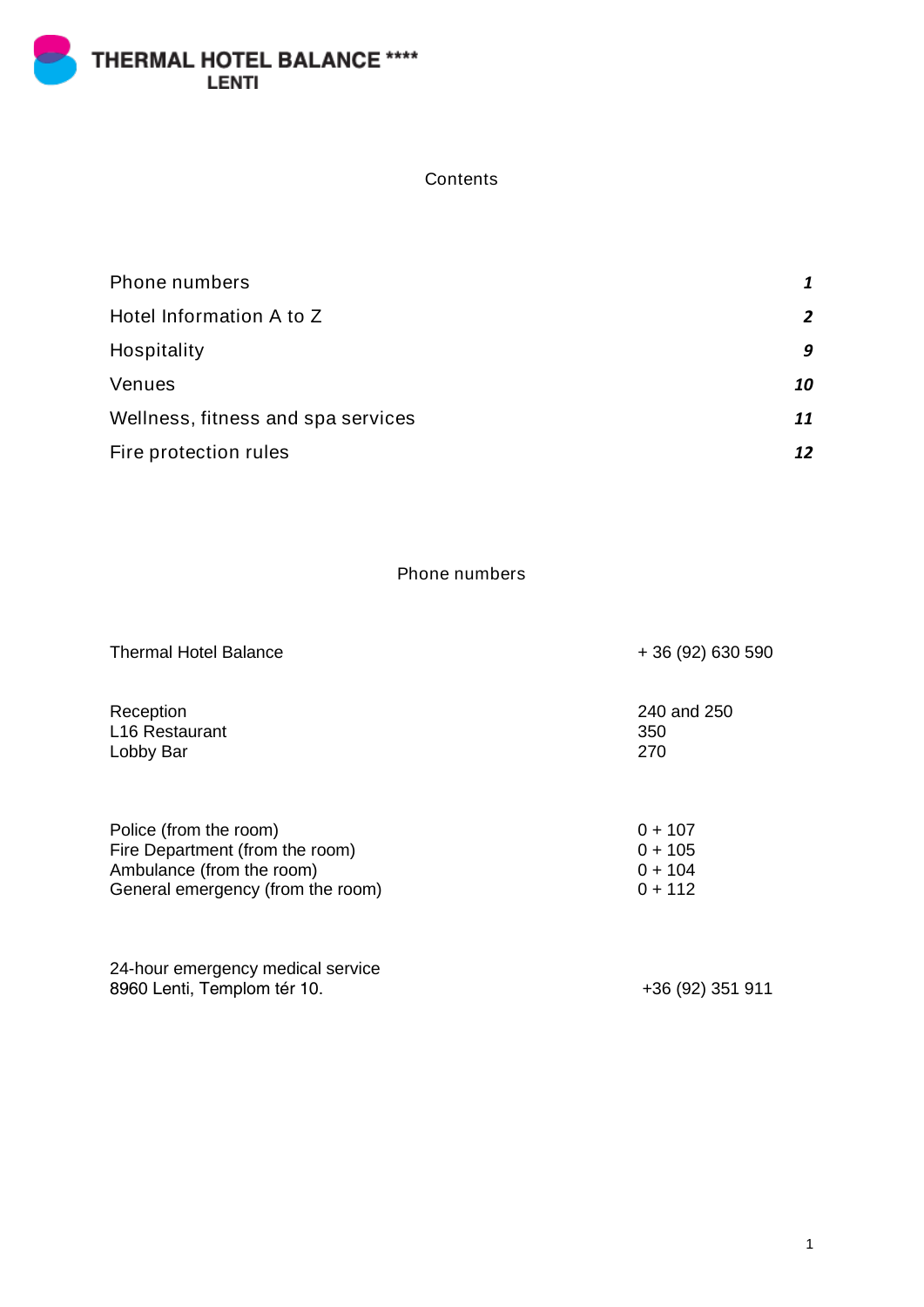**THERMAL HOTEL BALANCE \*\*\*\* I ENTI** 

# Hotel Information A to Z

## ACCESSIBILITY

The hotel has been particially built to be accessible for wheelchairs because of the needs of disabled individuals. The building has a special room, elevator, as well as the ground floor and 4<sup>th</sup> floor washbasin for the disabled. The hotel also provides guests with hearing impairments hearing aid signal amplifier, and tacticle conduction has been developed for the visually impaired guests.

## AIR CONDITIONING

The hotel rooms, restaurant, conference rooms and public spaces are air-conditioned. The room temperature can be controlled via touch panel.

# ARRIVAL

The hotel rooms are accessible from 3pm.

## BANK CARD / CREDIT CARD

We accept: Visa, Visa Electron, VPAY, JCB, Union Pay, MasterCard, Maestro, AMEX credit cards.

**BAR** Lobby Bar: 10am-10pm

## **BATHROBE**

Bathtrobe is prepared without extra fee for hotel quests, in case of losing it, 7,000, - HUF / bathrobe compensation should be paid.

## **BEAUTICIAN**

Can be found In Lenti Thermal Bath +36 (20) 356-9990 Opening hours: Monday-Saturday 9am-16pm

You need to apply at the hotel reception (240 or 250 extension)

# **BREAKFAST**

Available in L16 restaurant, the room rates are including buffet breakfast, please show your room card at the entrance.

## BUS / TRAIN

Ask receptionist colleague for help (240 or 250 extension).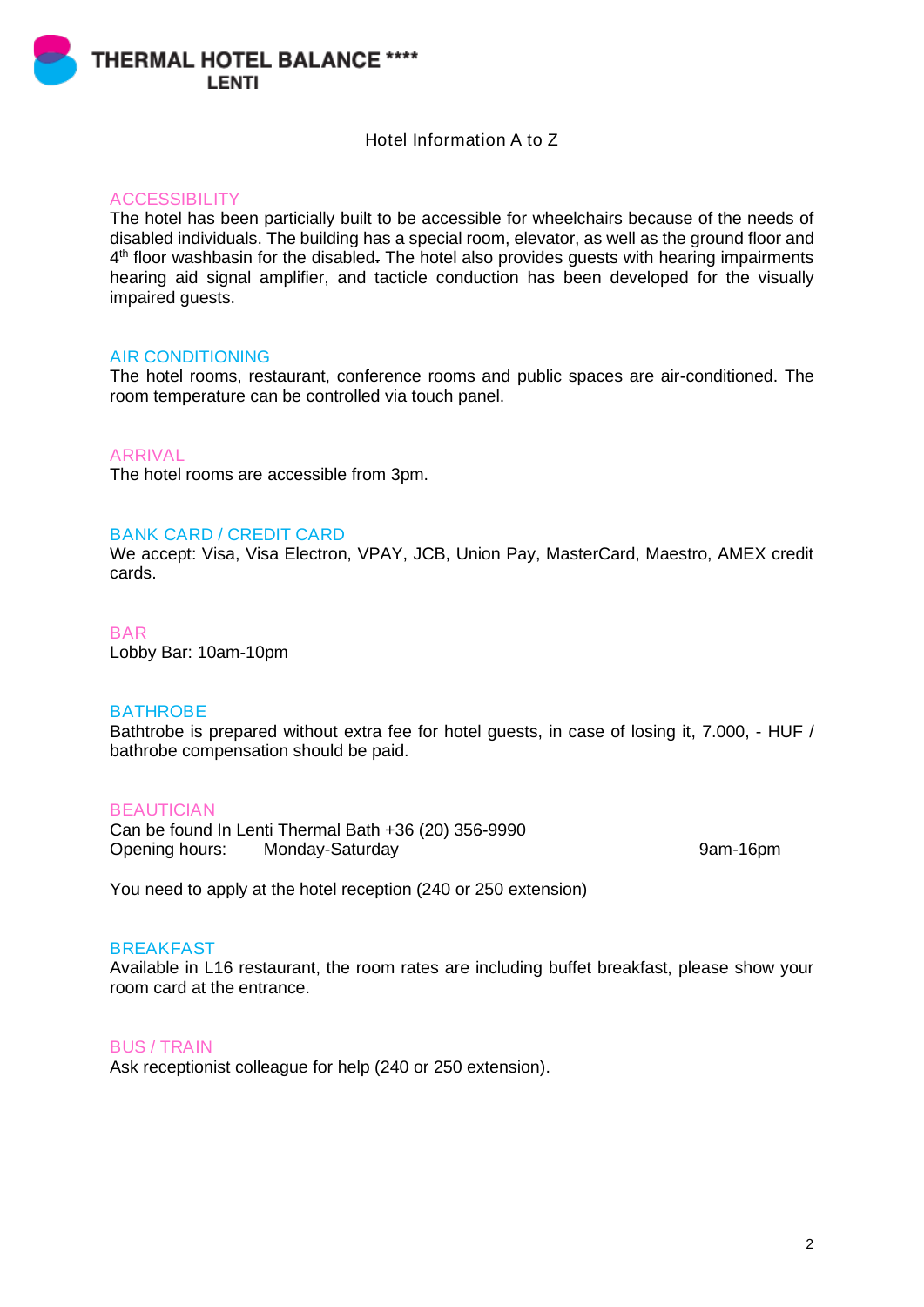

## CHANGE OF TOWEL

Every day, tons of towels and clothes are washed out unnecessarily in hotels around the world, and this pollute our valued fresh waters and narrows the Earth's water supply which is sadly already poor

If you ask for towel change, please throw the used towel on the bathroom floor and leave the usable one on the dryer. Our staff will only replace towels from the floor. Thank you to join us in protection of our environment!

# CHILDREN-FRIENDLY SERVICES

Our hotel has thought of children, so they can hire: cerebellum, high chairs, children's crockery and cutlery as well as sanitation baby bath and more. For entertainment XBOX, table football take care...

## CLEANING

If necessary replace the linen and emptied dustbins in the room. If you would like additional cleaning, contact the reception on 240 or 250 extensions or hook the "housekeeping please" sign on the door!

# CONFERENCE ROOMS

Detailed information about the conference and event, see the section "Venues".

## **DENTIST**

Dr. Klara equipment; Lenti, Kossuth u. 67. Tel .: +36 (92) 354 419, +36 (30) 366 8155 Dr. Gabriella Mészárovics; Lenti, Ady E. u. 2. Tel .: +36 (92) 351 132

## DEPARTURE

On Departure day please leave the room until 11:00 am. Luggage storage at the reception is free of charge. Please hand over the Room Card at the reception. We will charge daily rate in case of omission of check out.

## DINNER

Dinner is available in L16 restaurant. Please show your room card for confirmation. (If dinner is included in your package.)

## "DO NOT DISTURB" SIGN

If you want peace, expose the "Please Do Not Disturb" sign outside the room door's latch.

## ELECTRICAL CONNECTION

Hungary: 220 V / 50 Hz.

## EMERGENCY EXIT

According to an escape route, placed in the room door.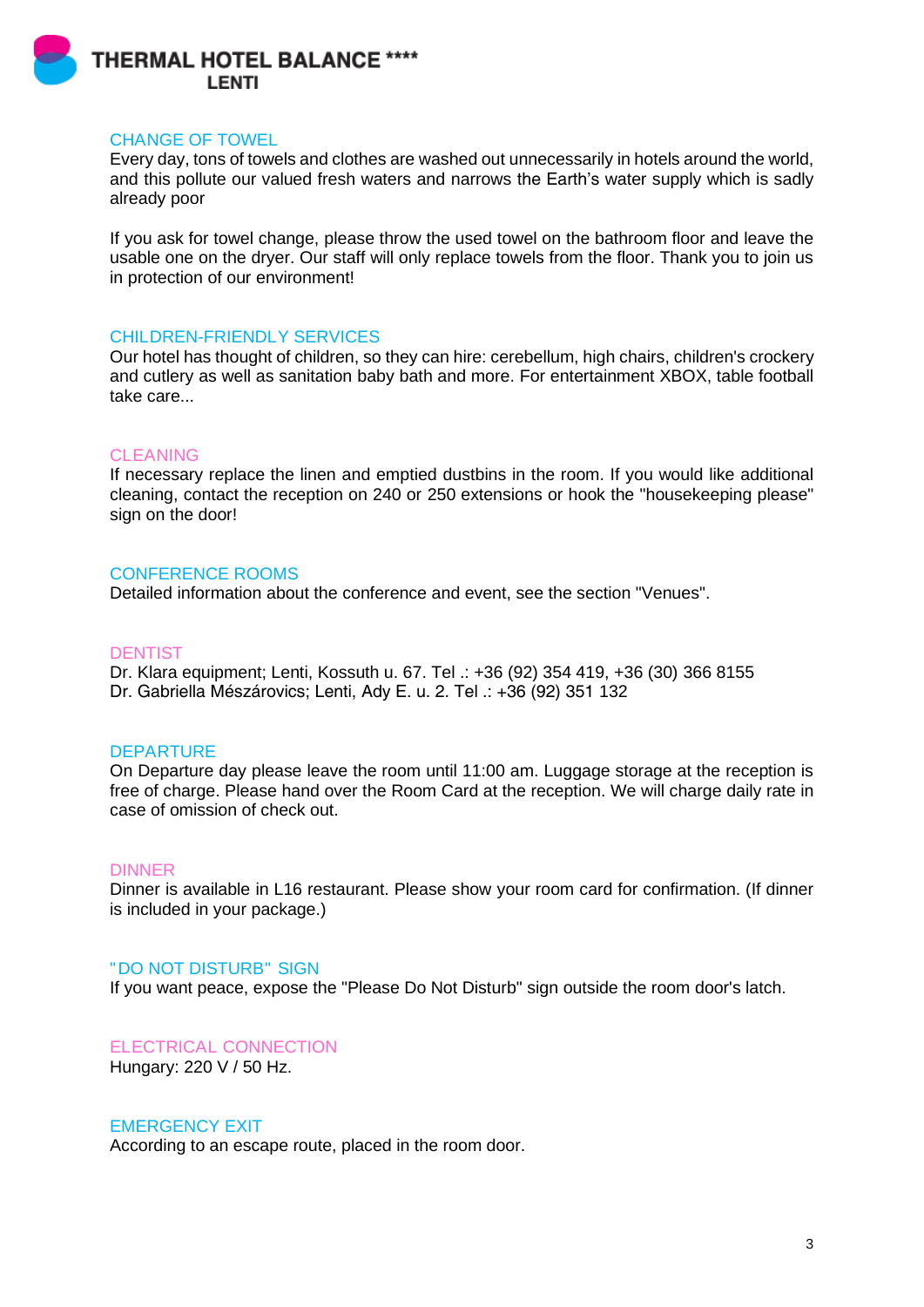

### EXTRA BEDDING, BLANKETS, PILLOWS

Several types of pillows to choose from (feather, foam, anti-allergy, etc.), as well as extra sheets, blankets, pillow needs to indicate the reception (240 or 250 extension).

### FIRST AID KITS, THERMOMETER

First aid boxes, bandages, thermometer located at the reception. Ask receptionist colleague for help (240 or 250 extension).

### **FITNESS**

Fitness room can be found on the ground floor at your disposal.

### FOUND / LOST

Ask receptionist colleague for help on 240 or 250 extensions.

#### GUEST COMPLAINT

Please go directly with your complaint to the reception, because in this case we can only improve the possible non-compliance.

#### GUEST SATISFACTION SURVEY

Guest opinion is very important to us so please share your feedback with us to tailor our services according to your needs.

#### HAIRDRESSER

Can be found In Lenti Thermal Bath +36 (20) 356-9990 Opening hours: Tuesday - Friday 9.30am - 3pm Saturday 1pm - 3pm Ask for appointment at the hotel reception (240 or 250 extension).

### IN CASE OF FIRE

In case of a fire drill, please leave the room immediately in accordance with the designated escape routes! In case of fire, the elevators cannot be used! Please read carefully the full information posted on the door of the room.

#### INTERNET / WIFI

Free Wi-Fi network is available throughout the hotel. Our staff are happy to help if technical problems arise.

### INTERNET TERMINAL

We supply internet terminal with printing capability. Ask receptionist colleague for help (240 or 250 extension).

### IRON / LAUNDRY SERVICES

To use this service, use a laundry bag and ironing / laundry list (found in the cabinet) ask receptionist colleagues for help (240 or 250 extension).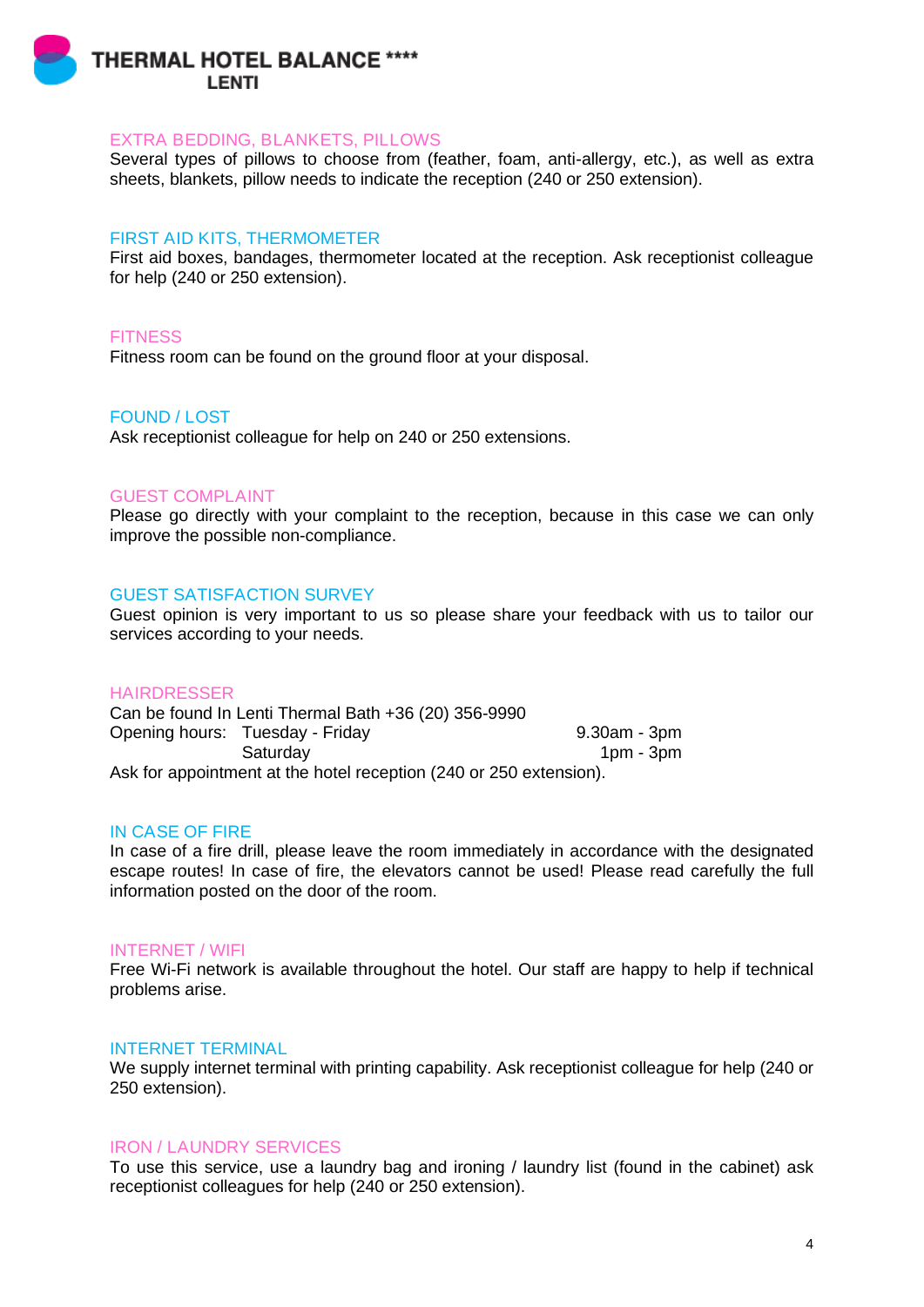

## LINEN CHANGE

During your stay in the hotel, bed linen will be changed every three days. If you would like linen change, please ask receptionist for help (240 or 250 extension).

# LUGGAGE OFFICE

In case of early arrival or late departure you can leave your luggage at the reception free of charge (limited number).

### MAIL TRANSMISSION

Magyar Posta Lenti, Zrínyi Street first Opening hours: Monday - Friday 8am-5pm Saturday 8am-11am Ask receptionist for help (240 or 250 extension).

# MASSAGE/THERAPEUTICS

Located at the 4th floor, in Spa department. Ask for appointment at the hotel reception. Our guests can enjoy medical treatments and massages at Lenti Thermal Spa. More information is available at the Lenti Thermal Bath reception.

## MANICURE/PEDICURE

Can be found In Lenti Thermal Bath +36 (20) 356-9990 Opening hours: Tuesday - Saturday 9.00am - 4pm Ask for appointment at the hotel reception (240 or 250 extension).

## MEAL TIMES

| <b>Breakfast</b>         | $7:30$ am $-10$ am | L <sub>16</sub> Restaurant |
|--------------------------|--------------------|----------------------------|
| Lunch                    | $12pm - 2pm$       | L <sub>16</sub> Restaurant |
| Afternoon sweet snacking | $3:30$ pm – 4pm    | Lobby Bar                  |
| Dinner                   | 6pm-9pm            | L <sub>16</sub> Restaurant |

## MEDICAL SERVICE

Emergency medical service Lenti, Templom tér 10. Tel. +36 (92) 351 911 Dr. Hetés Ferenc Clinic Lenti, Kossuth u. 10th Opening hours: Monday - Thursday: 7:30 – 15:30h; Friday: 7:30 - 15.00h Tel. + 36 92 351010 Please contact the reception (240 or 250 extension).

#### PARKING

Parking is located across from the hotel is at your disposal. (Closed barrier, camera supervised but not guarded).

# PET

The hotel does not accept pets.

#### PHARMACY

Gyöngyvirág Pharmacy: Lenti, Kossuth utca 4. Phone: +36 (92) 351 383 Opening hours: Monday - Friday: 8am-4pm; Saturday 8am-12:30pm

Szent Mihály Pharmacy Lenti, Public Savings 10 / A. Phone: 36 (92) 351-035 Opening hours: Monday - Friday: 7:30am-12:30pm and 12pm-4pm, Sat: 7:30am- 12:30pm.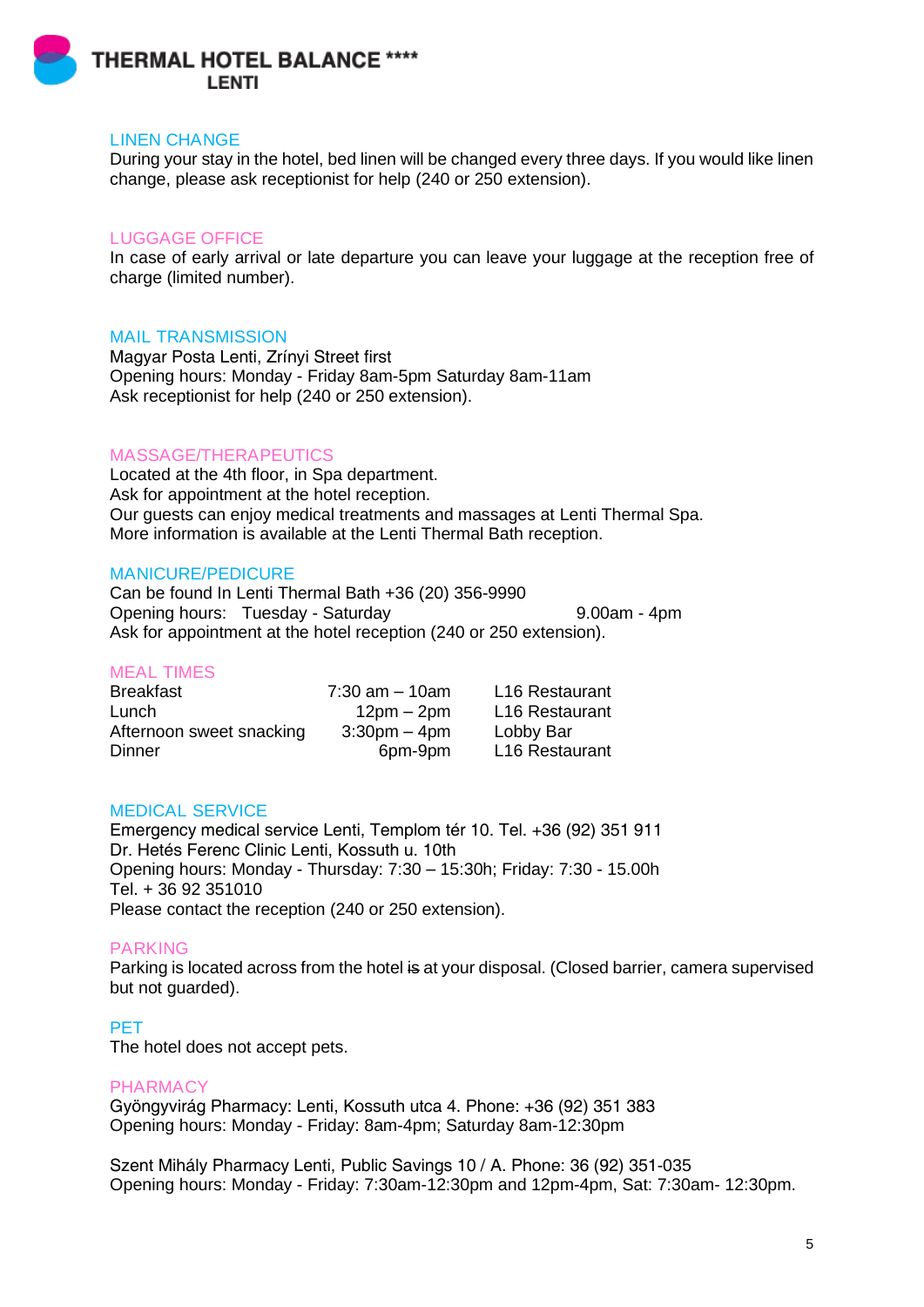

## **PHONE**

Making a call within the hotel is free of charge. From room to room, "room number" for example 110 Call internal extension: 240 or 250 - Reception

Making call outside the hotel is premium rated! country calls: 0 06 + area code + phone number Making foreign / international calls: 000+ country code + phone number

We would like to inform our guests that telephone conversations are monitored by computerized system and automatically charged to room account. Charges are by minutes; price list can be found next to the phone.

### PHOTOCOPYING AND E-MAIL SERVICE

Photocopying, at the reception, for a fee. Send an email at the reception, free of charge.

### PLAYGROUND / PLAYROOM

Our hotel has its own playground and playroom. The playground located in the park, approach through the L16restaurant's terrace.

The playroom is located opposite the reception. The spa also has outdoor and indoor area offering many options for children.

#### PROGRAMS

The hotel and neighbourhood programs can be found in the room or at the reception. Ask receptionist for help (240 or 250 extension).

#### **RECEPTION**

Our hotel's reception desk works 24h. Availability: 240 or 250 extension

### RENT A BIKE

At the reception guests can hire a bike (for a limited number and charge). Ask receptionist colleague for help (240 or 250 extension).

#### RESTAURANT L16

Detailed information about the restaurant, see the "Catering" section. Opening hours: 7:30 am-9pm.

#### ROOM ACCOUNT

Consumption in the restaurant and bar can be charged to the room account. In this case, you must specify the room number and with your signature, acknowledge the consumption.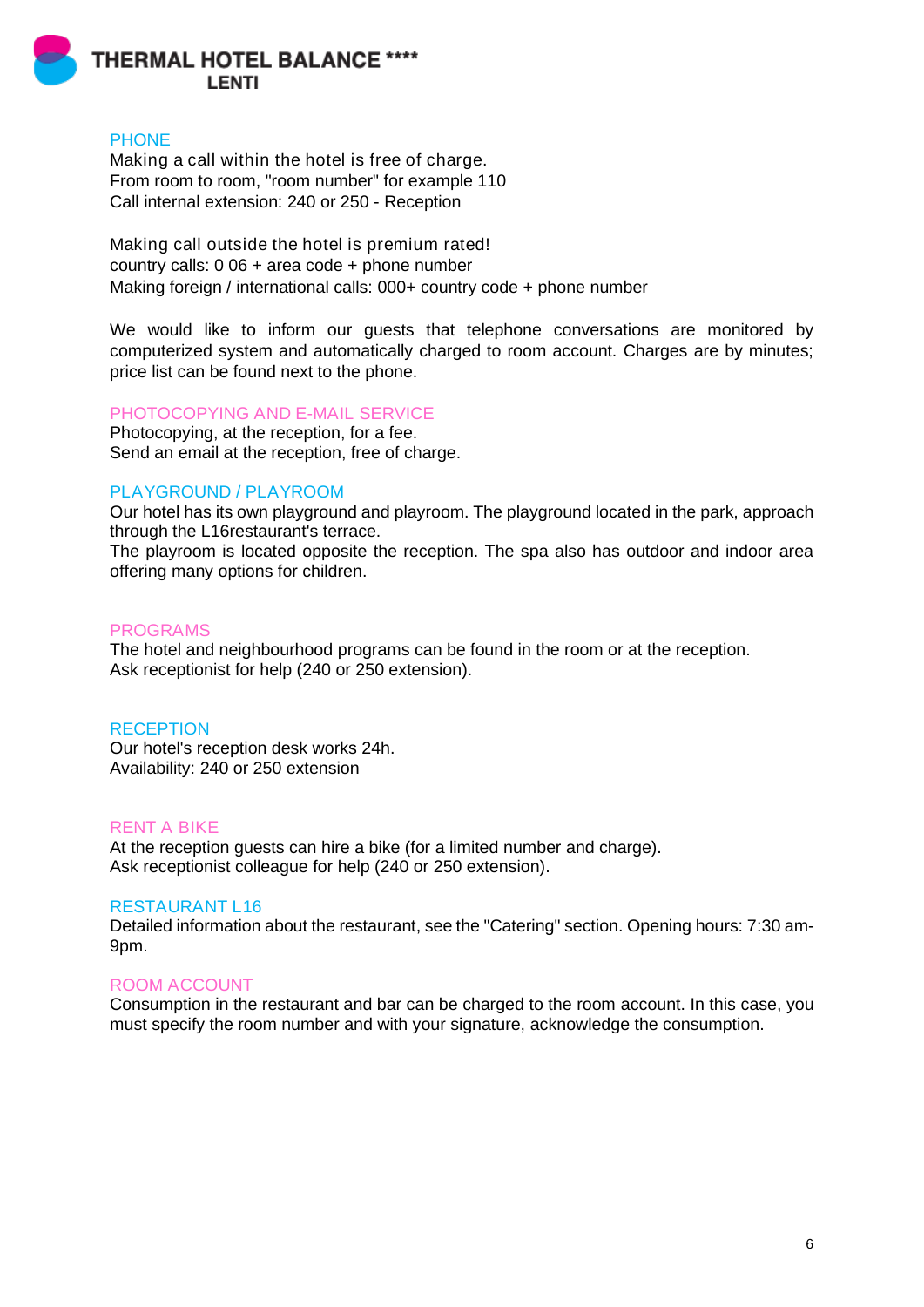

# ROOM CARD

The card will be used to open door and the supply of electricity in the room. At check out [give](http://szotar.sztaki.hu/search?searchWord=give%20sg%20over%20to%20sy&fromlang=eng&tolang=hun&outLanguage=hun)  [it over to receptionist.](http://szotar.sztaki.hu/search?searchWord=give%20sg%20over%20to%20sy&fromlang=eng&tolang=hun&outLanguage=hun) In case of loss 2000,- HUF / card compensation is payable.

# ROOM SERVICE

At your request we provide room service: 7am - 9pm. Please call reception on 240 or the Lobby Bar on 270 extensions.

Room Service Menu

| Salmon sandwich                                                                   | 2690 HUF        |
|-----------------------------------------------------------------------------------|-----------------|
| Balance burger with chips                                                         | 2990 HUF        |
| Club sandwich                                                                     | 2990 HUF        |
| Ham and Cheese Panini                                                             | 2690 HUF        |
| Fresh mixed salad with roasted pumpkin seeds                                      | 1490 HUF        |
| Fresh mixed salad with roasted pumpkin seeds and smoked cheese                    | 2690 HUF        |
| Fresh mixed salad with roasted pumpkin seeds and<br>roasted chicken breast strips | 2690 HUF        |
| <b>Greek Salad with Feta</b>                                                      | 2690 HUF        |
| Chestnut puree                                                                    | <b>1490 HUF</b> |
| Ice cream cup                                                                     | 1490 HUF        |
| <b>Oreo Dessert Pots</b>                                                          | <b>1490 HUF</b> |
| <b>Venus Parfait</b>                                                              | 1490 HUF        |

# **SAFE**

Room safe (cabinet) is in every room. Closing Safe:

- Close the safe door (hold).
- Enter the code 4-6 digits.
- Press LOCK (L) button
- Close the safe.

# Opening safe

- Enter the code of choice
- The door opens up

IMPORTANT: Before Checkout, please leave safe opened!

## SAFETY MEASURES

For your safety, when occupying the room please take a look at the escape plan on the door. Smoke or fire is detected, contact the front desk (240 or 250 extension). Do not use the elevator in case of fire and leave the building immediately on escape route. For details, see the section "Fire Regulations" section.

## **SAUNA**

The hotel's own spa is located on the 4th floor and includes Finnish, infra, aroma sauna and steam room at your disposal. Opening hours: Monday - Sunday 7.30am-7.30pm

The sauna centre (in Thermal spa) is available for an extra charge if not included in the room package. Opening hours:11am-7pm.

We reserve the right to change the opening hours. Ask at the reception about the seasonal opening hours! Ask receptionist colleague for help (240 or 250 extension).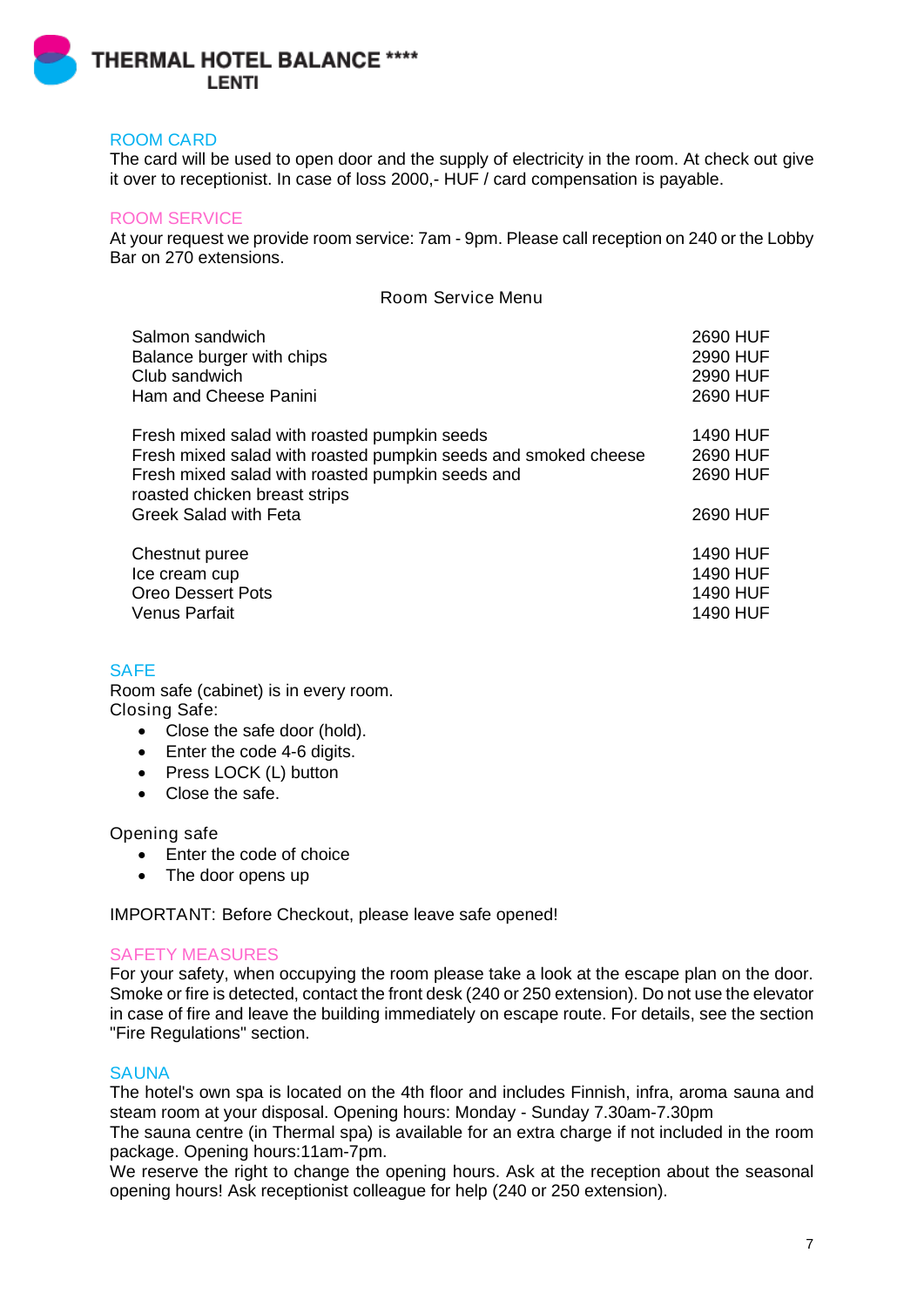

### SETTLEMENT / PAYMENT

Check out at our hotel reception, Payment by cash, credit card.

### SEWING SERVICE

At your request we provide sewing service, for a fee. Please call reception on 240 or 250 extension. Purchase order: until 09am • Ready: until 06pm (on the day ordered) Purchase order: after 09am •Ready: 06pm (next day)

### **SMOKING**

We inform you that the hotel is a non-smoking hotel. In the hotel rooms and balconies smoking are prohibited, if you cause damages, smoking guest are obliged to compensate. Smoking is permitted in designated areas only (L16 restaurant designated terrace tables and hotel main entrance designated place).

## **SPA**

The hotel's spa division located on the 4th floor, Opening hours: 7.30am – 7.30pm. Children can enter only from 12 years of age, parental / adult supervision is obligatory. Indoor Thermal spa is open from 9am - 6pm

Outdoor swimming-pool open from 9am – 6pm. (May - September only)

Waterpark is open from 9am - 6pm

Sauna is open 10am-18pm

We reserve the right to change the opening hours. Ask at the reception about the seasonal opening hours!

For hotel guests free of charge. For information on wellness and spa services, refer to the chapter "Wellness" section.

## SPORTS EQUIPMENT

Our guests can hire at the reception limited number of Nordic walking stick (hiking stick) and Smovey ring. Ask receptionist colleague for help (240 or 250 extension).

## TAXI, SHUTTLE SERVICE

Taxi, shuttle service please call receptionist colleague for assistant on 240 or 250 extensions.

## TECHNICAL ERROR

If you encounter any technical problem, please immediately notify the hotel reception (240 or 250 extension).

## TELEVISION SET / TV

Each room has a FLAT-TV pre-programmed. Listening a radio program, the screen goes blank. The TV program list is on the table under the TV. Turn on press the  $\overline{10}$  button. Channel selection "^" and "ū" buttons. Program / Program Guide "GUIDE" button. Hotel Information "PORTAL" button available. Language selection within the hotel information on the "ū" and the "<" and ">" buttons.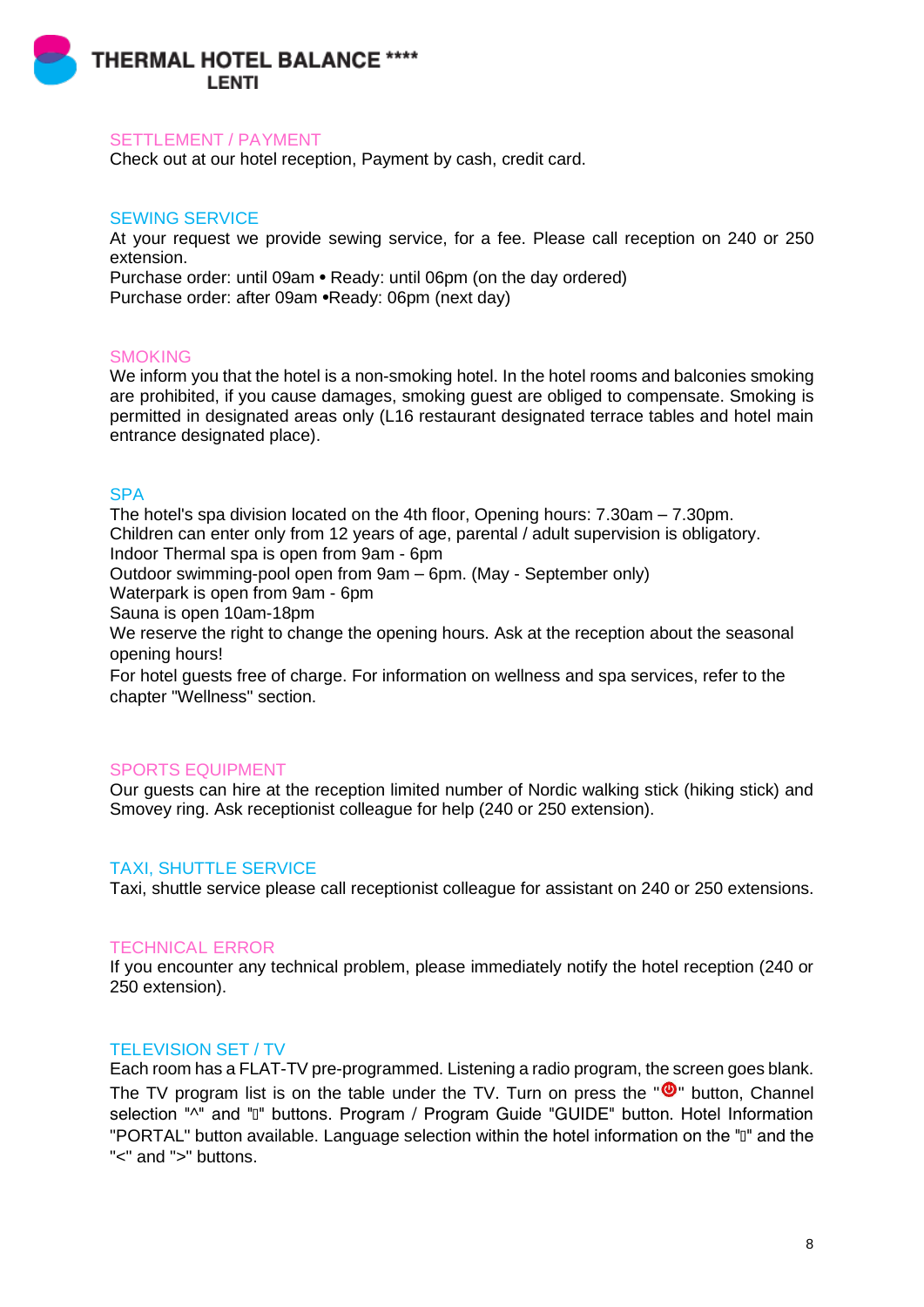

## VALUABLES

In the hotel rooms (cupboard) safe deposit box can be found, safe operating instructions provided. The hotel is only liable for the valuables deposited in central vault, use is free of charge. Please contact the reception (240 or 250 extension).

### WAKE UP SERVICE

By prior arrangement receptionist colleagues wake you up. Ask receptionist colleague for help (240 or 250 extension).

### WATER

The tap water is suitable for consumption.

## **WELLNESS**

The hotel's spa division located on the 4th floor, Opening hours: 7.30am – 7.30pm. Children entry only from 12 years of age, parental / adult supervision is obligatory. For more information on wellness and spa services, refer to the chapter "Wellness" section.

## Hospitality

Balance gastronomy characteristics: an international image, but also regional cuisine, we use fresh and local organic products in modern kitchen technology with gentle way of preparation - Enchanted real culinary delights for our guests.

We compose our L16 restaurant"s food offering in the eye of modern age's procedures combining with traditional recipes as well.

We created a unified harmony between the culinary pleasure and the time spent in our restaurant with choosing the selection of modern century's and historic region's wine collection.

### The restaurant's features:

The main meal in our hotel is buffet style and includes hot and cold dishes, (except where the number of hotel guests are below 20, in this case, we offer four-course lunch / dinner).

Half-board - meaning the twice-daily meals, breakfast and dinner - in all cases starts with dinner on day of arrival and day of departure ends with breakfast.

Full board – meaning three meals per day breakfast, lunch, dinner - in all cases starts with dinner on day of arrival and day of departure ends with breakfast.

#### Meals:

- Breakfast: 7:30 am 10am
- Lunch: 12pm 2pm (in case of full board)
- Dinner: 6pm 9pm (half and full board)

Minimal art atmosphere decorated in Lobby Bar offers the perfect choice for a relaxed, pleasant conversation. In addition to homemade sweet pastry masterpieces not only the excellent Hungarian brandies but the world's best cocktails, Ronnefeldt tea and Hausbrandt coffee as well as blended and single malt whiskey-specialties are on offer. Opening hours: daily 10am-10pm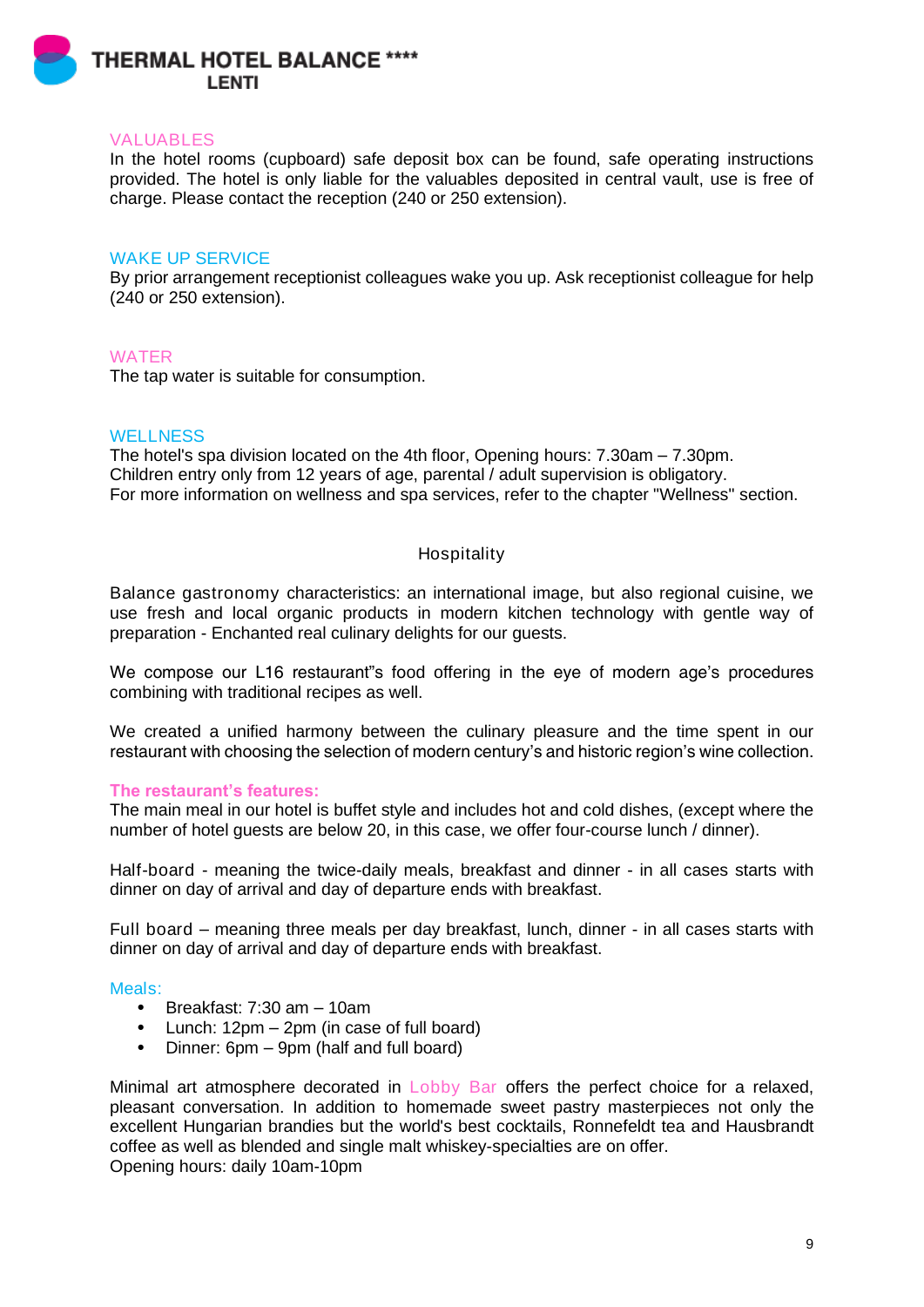

# Venues

The Thermal Balance \*\*\*\* Hotel Lenti regard to conference and event has good location with outstanding facilities:

- conferences,
- team building,
- corporate partner meetings,
- corporate family days,
- weddings, family events.

The 146 square meters Veritas and 83 square meters Novitas conference rooms can be divided into 2-2 sections, natural lighting and conference technology to meet today's requirements and they are equipped with broadband Internet with unlimited access which helps communication throughout the Hotel.

| Meeting rooms                         | Veritas<br>I-II. | Veritas | Veritas<br>Ш. | <b>Novitas</b><br>1-11-111. | <b>Novitas</b><br>ı. | <b>Novitas</b><br>III.   | <b>Novitas</b><br>I-II. | <b>Novitas</b><br>$II$ - $III$ . |
|---------------------------------------|------------------|---------|---------------|-----------------------------|----------------------|--------------------------|-------------------------|----------------------------------|
| Capacity according to equipment (pax) |                  |         |               |                             |                      |                          |                         |                                  |
| Theatre                               | 140              | 80      | 60            | 100                         | 40                   | 25                       | 70                      | 70                               |
| School                                | 60               | 40      | 40            | 40                          | 20                   | $\blacksquare$           | 30                      | 30                               |
| "U" shape                             | 45               | 30      | 30            | 30                          | 15                   | $\overline{\phantom{a}}$ | 24                      | 22                               |
| Corral                                | 50               | 35      | 35            | 35                          | 20                   | $\blacksquare$           | 30                      | 28                               |
| Workshop                              | 72               | 36      | 36            | 64                          | 32                   | 16                       | 48                      | 44                               |
| meeting                               | 44               | 24      | 24            | 26                          | 16                   | 14                       | 20                      | 20                               |
| Round Tables                          | 100              | 50      | 50            | 70                          | ٠                    | ۰                        | 60                      | 50                               |

The Thermal Balance \*\*\*\* Hotel Lenti offers services, as well as several off-site outdoor opportunities for prospective partners:

- Night hike or visit the barracks with courage test
- forest railway, steam train
- Paintball in the ZAJDA barracks
- "Márokföld" adventure park
- Roaming the lands or crossing borders (Slovenia, Croatia, Austria)
- or simply on two wheels in the countryside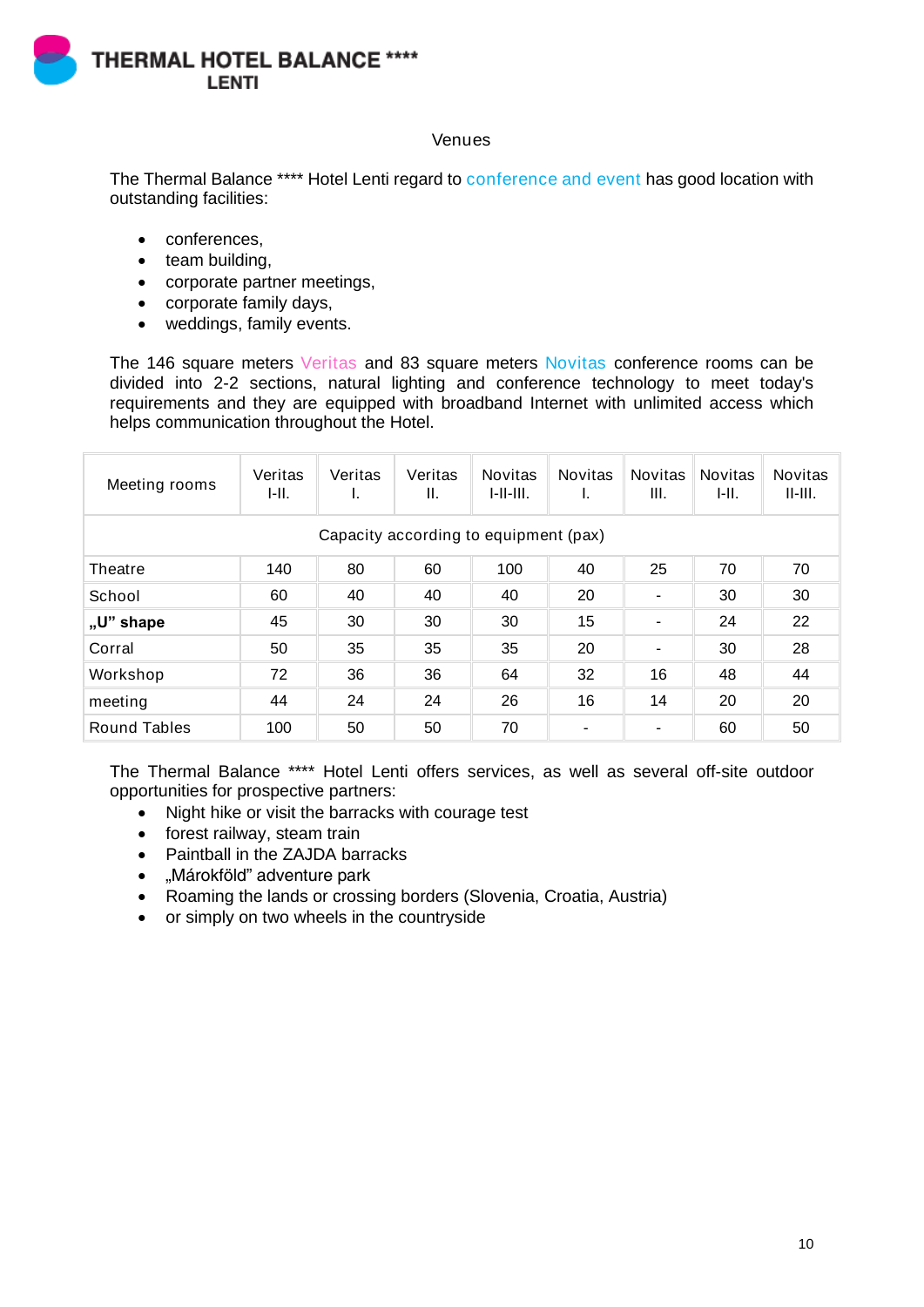

Wellness, fitness and spa services

# Our hotel has its own spa located on 4th floor

- pool with massaging water jets
- panoramic terrace with loungers
- massage rooms

## Saunas and cabins

- • Finnish and infra
- • steam and aroma cabin

Regular sauna not only improve personal well-being but also have a positive impact on our health as well.

- invigorates the body's blood supply
- Reduces muscle stiffness, muscle tension
- Cleans the skin
- refreshes the body.

Our guests' physical and mental well-being is important to us.

# In the fitness room, Technogym cardio machines found:

- 2 treadmill
- 1 cross trainer
- 1 bike

Opening hours: daily 7am-8pm

We inform our quests that all hotel services and hotel devices may be used at their own risk! Admission for children only from the age of 12, with parental / adult supervision.

Indoor spa is open from 9am - 6pm Sauna Centre is open from 10am - 6pm Outdoor swimming-pool open from 9am – 6pm (May - September months) Waterpark is open from 9am – 6pm Medicinal department 9am-5pm

The spa services are free for hotel guests. Access to thermal is at the hotel through the first floor (from the reception-chip wristwatch). The spa centre's sauna available for an extra charge if the service package is not included. Ask receptionist colleague for help (240 or 250 extension).